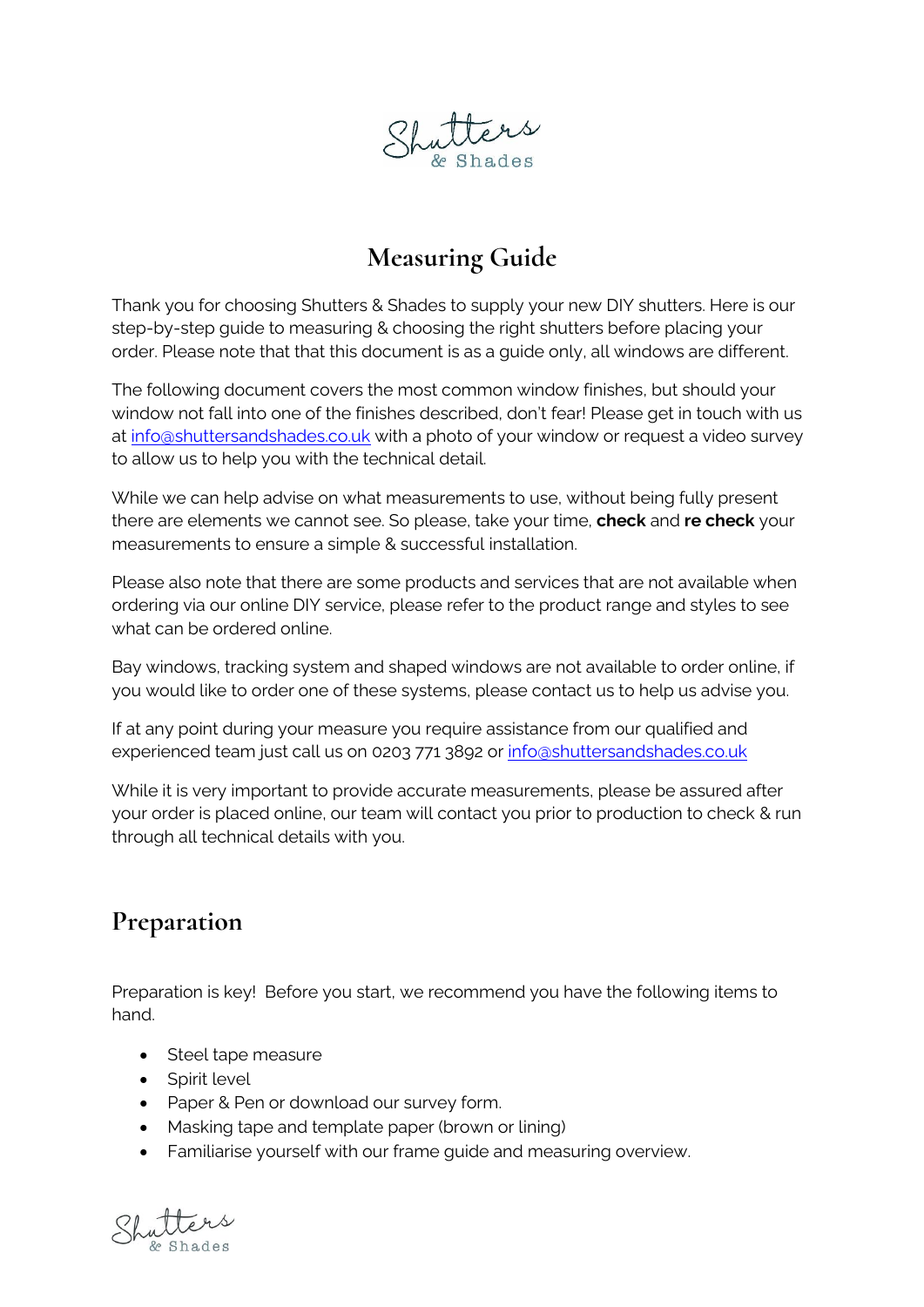## **Considerations – Panels, Louvres & Frame Types.**

Before starting, make sure you have selected a shutter style - full height, café style or tier on tier. If you are unsure our website provides further details & images of the options.

# **Top tips from the Shutter Experts…**

Measuring is simple but not every window is the same. So, follow our tips to get the perfect measure…

- Email us a photo of your window if there is anything you're not sure of
- Watch out for big handles, alarm sensors or telephone jacks.
- Position your frames out the way of inward opening windows
- Make sure you've enough space for the slats to tilt without hitting your window handles.
- Measure three widths and three lengths
- Provide the smallest dimensions for inside mount

## **Which Louvre width do you prefer?**

Whilst louvre width is mainly down to the individual preference, remember that wider louvres will allow more light into the room when in the open position. It is vitally important that the backs of the louvres are free from obstructions, such as window handles, as this will hinder the operation of the louvres. Remember to check that the chosen louvre width is available in the selected range.



**NB not to scale**

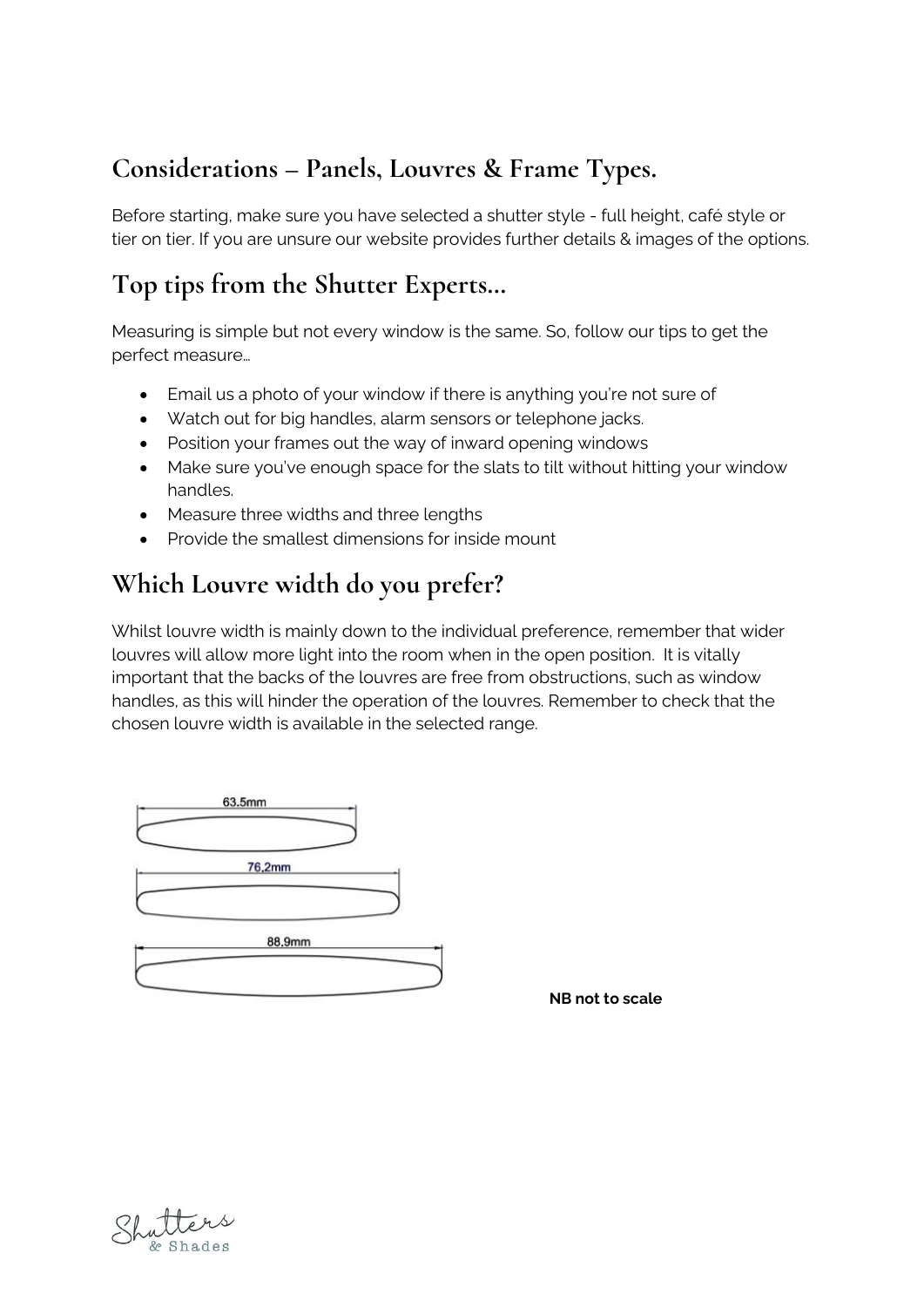# **Fitting Shutters Inside the Recess or on Sash Windows (Inside the Architrave)**

The recess is the space created by a window sill, setting the window back from the wall, it is the depth.

The majority of installations are fitted inside the recess or onto the sash box inside the architrave. This results in the shutters being as close as possible to the glass, to maintain use of the windowsill or results in the frame not overhanging the windowsill in the case of a sash window.

If you have a deep recess, the disadvantage is that the reveal wall will prevent the panels from folding completely back, as they can only fold 90 degrees or until they touch the walls. If fitted flat on the outside of the recess (please see outside recess measure guide) or within but at the front of the recess (e.g. with a 'Z frame') the panels will have the advantage of being able to be folded back against the wall.

#### **There are two key considerations to be made at this point.**

 $Firstly$ , is an inside recess installation possible? Check the window alignment by measuring the window opening from corner to corner across both diagonals. If the dimensions vary by more than 12mm we recommend that an inside recess installation should not be attempted.

Secondly, the question of whether the panels will be folded back on a regular basis is important so as to determine the appearance of the panels in each case. The reality is that in urban environments the shutters usually remain across the window with the louvres being adjusted according to the time of day. However, when shutters are required to be folded back on a daily basis, it is important to give more consideration to how they will fold back and their subsequent appearance.

# **How many panels do you envisage to cover the width of the window?**

The number of panels should be determined by the type and style of the window in question, taking into consideration the position of the vertical glazing bars and whether the panels are required to fold back at 90 or 180 degrees. The maximum width to which an individual panel can be manufactured varies depending on the material chosen. See full product spec for further details. Wider panels can be made, buy only without warranty. Remember that when two panels meet, the combined width of the two stiles is 82mm. More panels = more stiles = less light.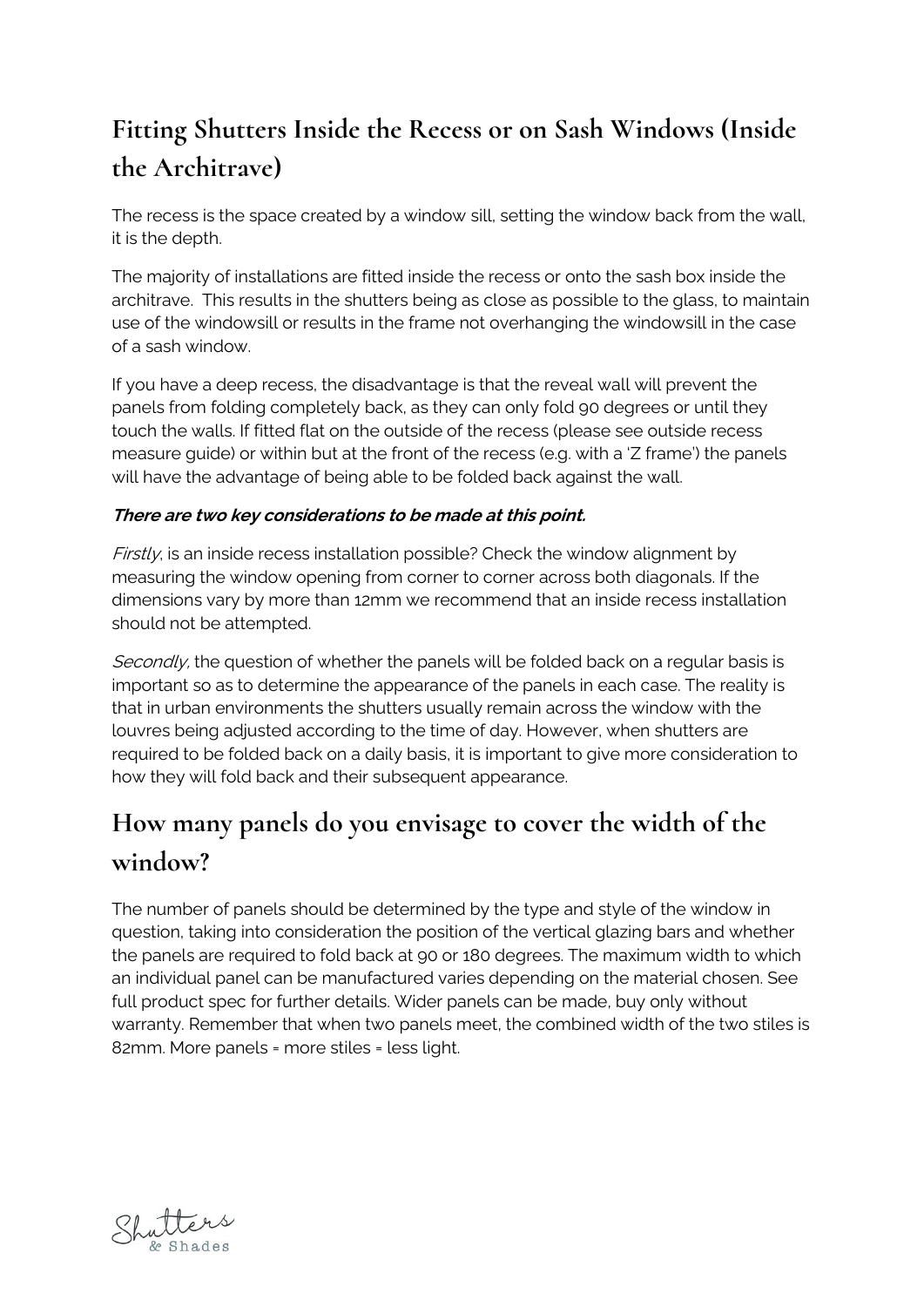#### **Frame Styles**

Typically, we offer 4 frames for shutters to be mounted to. Insert L, Deep Plain L, Bull nose Z and Camber Deco.

#### **Insert L Frame**

This is the most common frame used for face fixing installs. The Insert L frame (iL) comes in a range of depths (46mm, 60mm and 76mm). These depths house the following louvre sizes respectively; 64mm, 76mm and 89mm).

The iL frame is 38mm at the back of the frame and requires a minimum space of 40mm to mount the shutter.

**INSERT L** 







**(for 64mm louvre) (for 76mm louvre) (for 89mm louvre)**

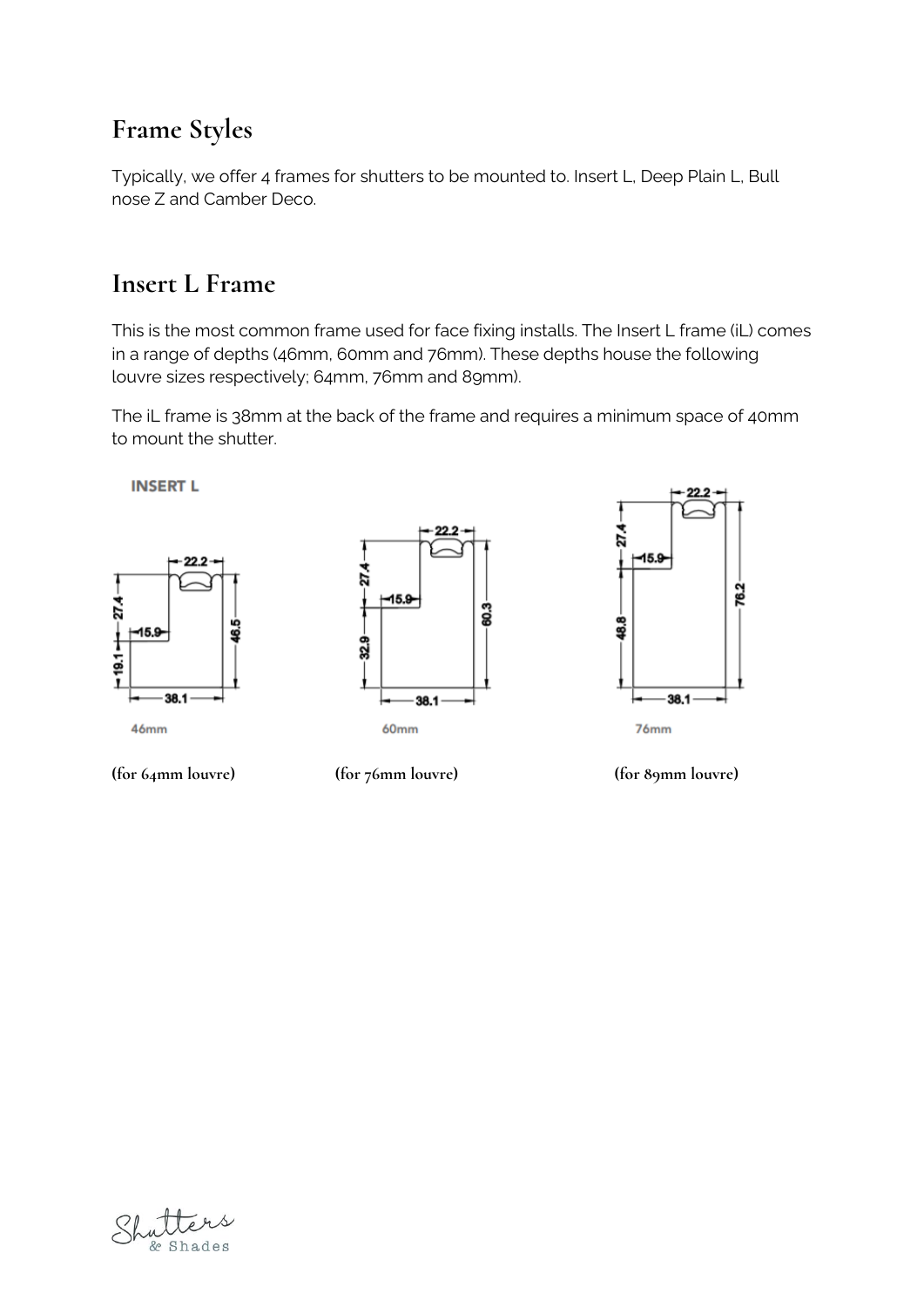# **Deep Plain L Frame**

This frame is used when you want to side fix a shutter frame into a recess. The frame is 60mm deep and can be positioned wherever required inside a recess.



#### **Bull Nose Z Frame**

This frame is used for fitting shutters at the edge of the recess, the Z part of the frame, wraps around the edge of the recess to hide any inconsistencies in the width or height of the recess. Please note if your sill protrudes further than the wall then please ask us to remove the lip of the Z frame at the bottom so the frame is not forced forwards.



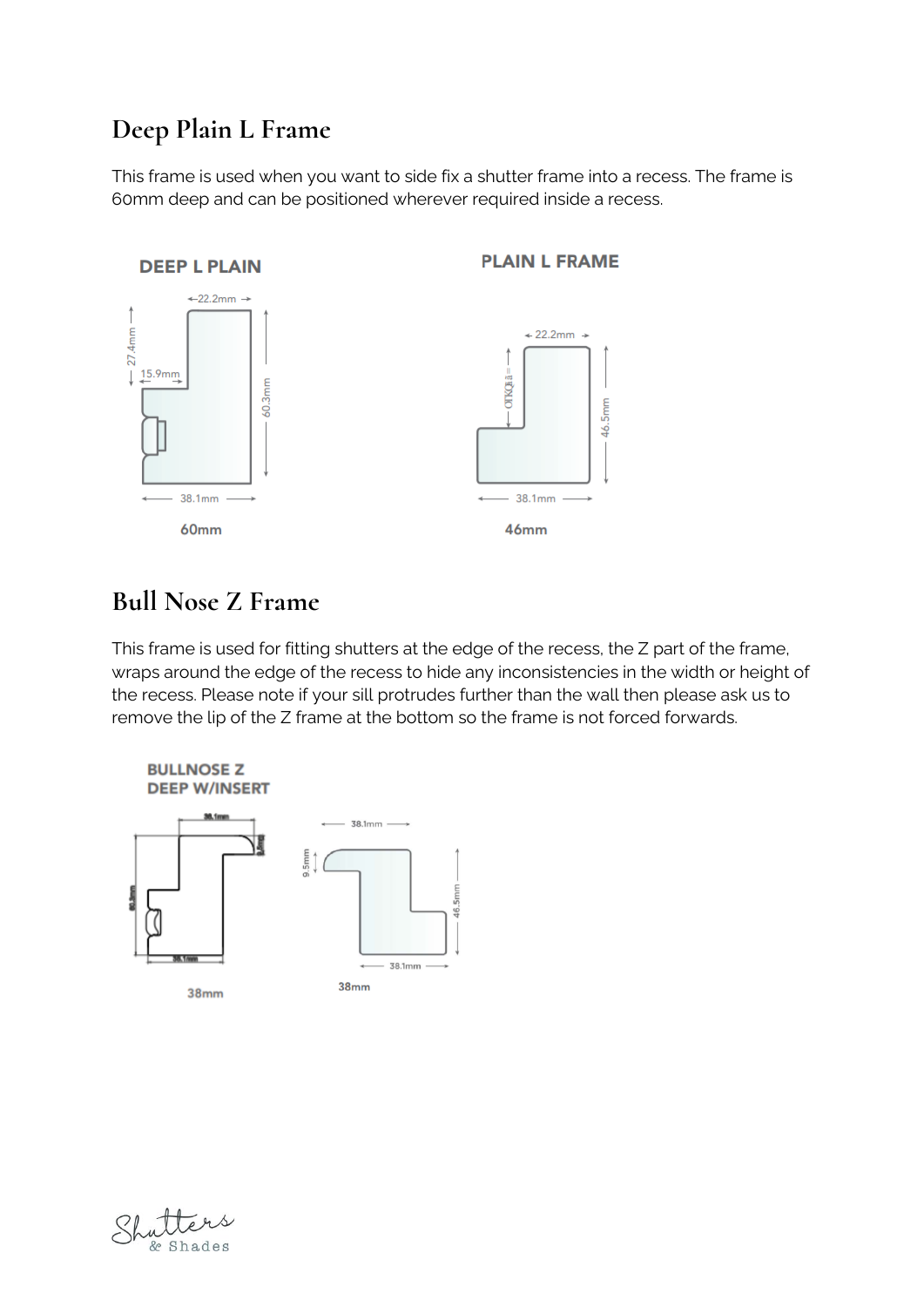#### **Camber Deco Frame**

The Camber Deco is a decorative frame designed to fit outside the recess. When using a camber deco frame 67.5mm needs to be added to each side of the recess where you would like the frame to be positioned. Please note like the Bull Nose Z, if your sill hangs over the edge of the recess, the bottom frame needs to change to a 32mm L frame.



#### **Now that you have taken all options into consideration you are ready to get measuring for your shutters!**

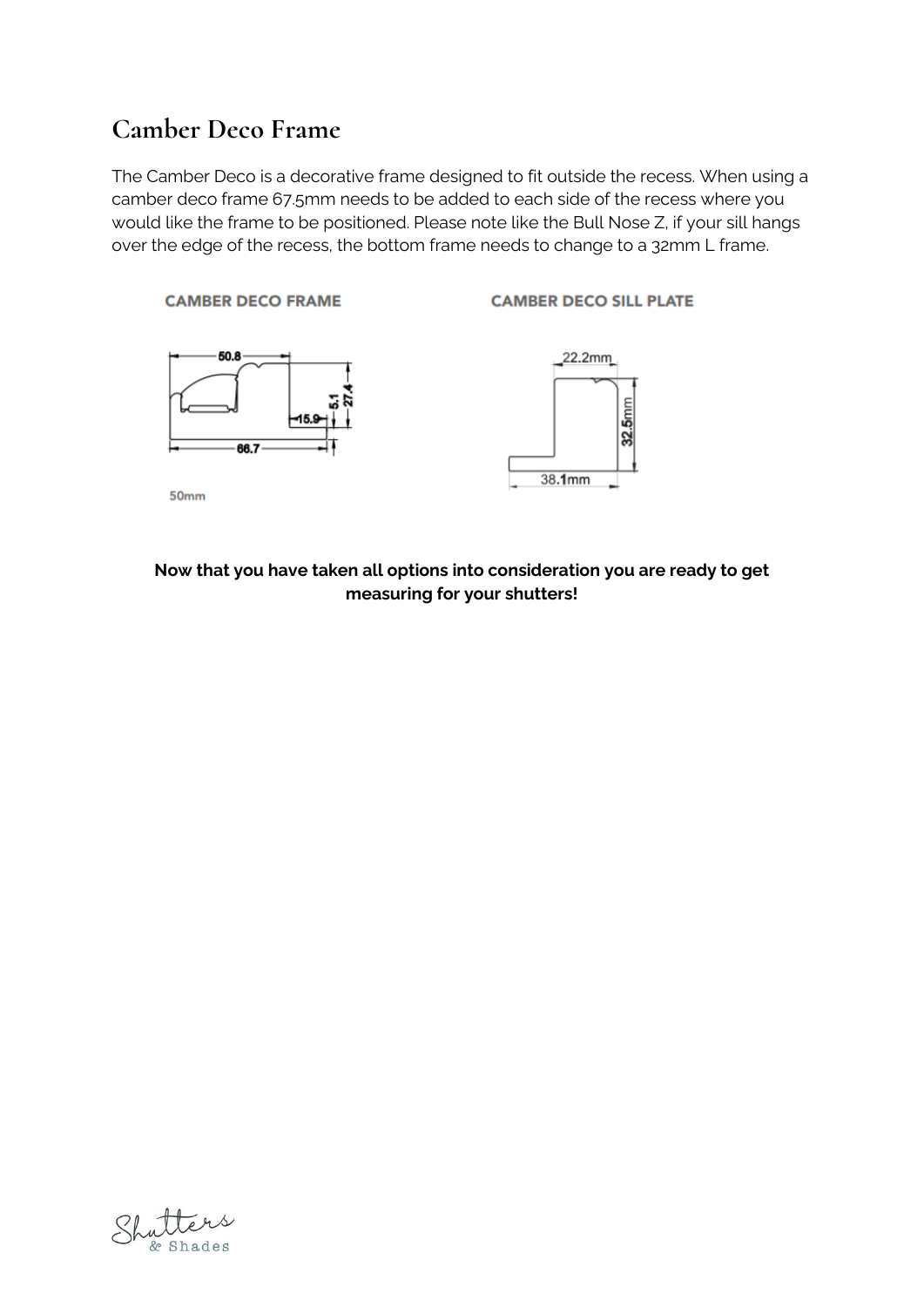### **Measuring**

There are some golden rules when it comes to measuring.

- Always use a good quality steel tape measure for an accurate measure
- Measure twice –fit once
- As most windows are not square, be sure to check the width and drop all the way across/down the window.
- Always record dimensions as width x drop
- Ensure that louvres will not hit window furniture (handles, locks, etc) when tilted by using sufficiently deep frames or battens when face fixing. Please contact us if you require additional buildouts for the standard frames.





**Inside recess:** In the open position shutters concertina together and fold against the recess of the window.

**Outside recess:** In the open position shutters concertina together and fold back against the face of the wall. There must be the required space on either side of the window to achieve this.

Shades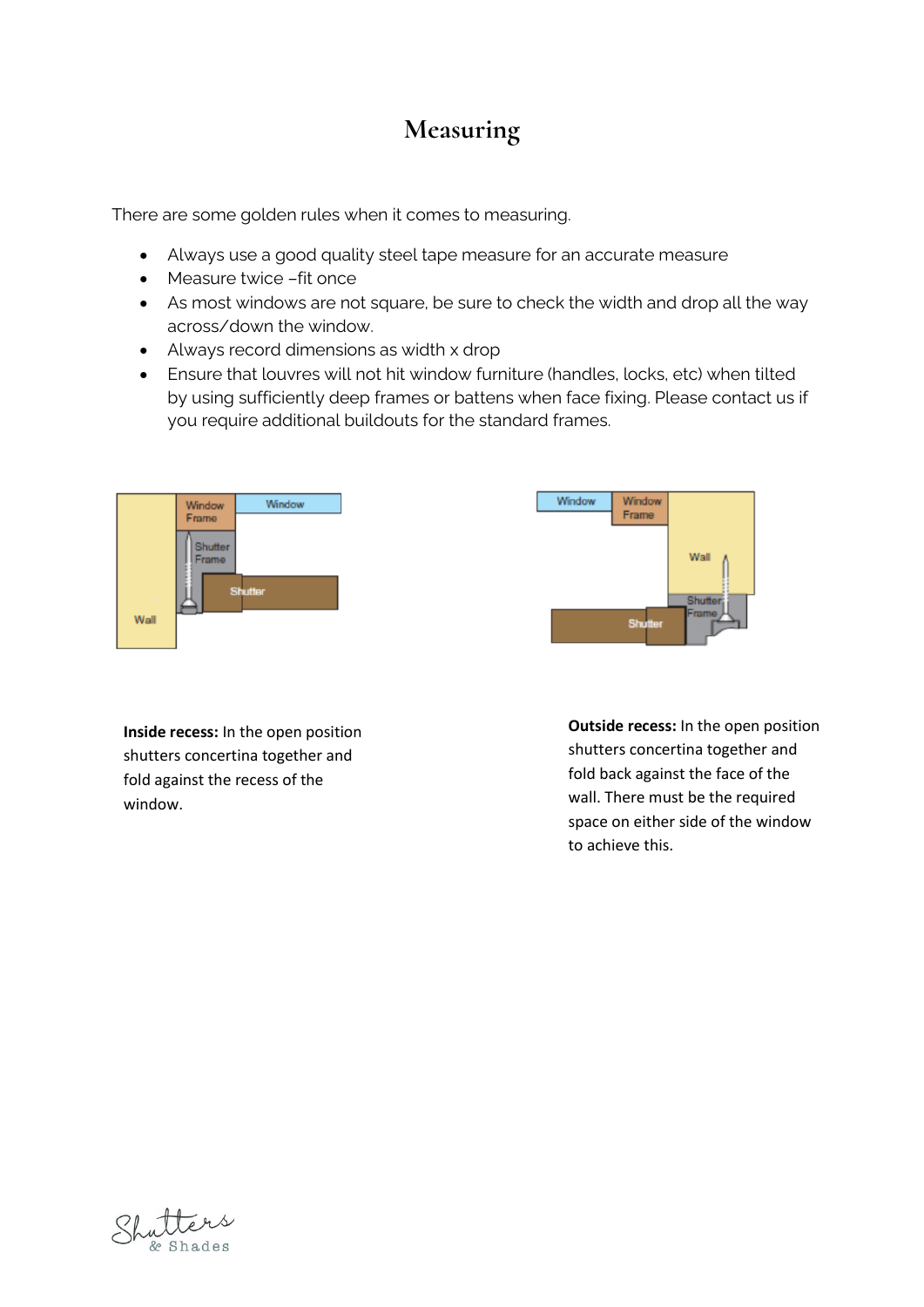# **Measuring for inside recess fitting – Face Fix or side fix**

First select your chosen frame. When fitting inside the recess first determine if you want to face fix or side fix and the position of the frame inside the recess.

Measure at the position you intend to fit the frame as well as the edge of the recess (if fitting close to the windowpane to ensure the shutter frame will fit).



Measure the recess width at the narrowest point and deduct 5mm to determine the width

Measure the recess drop at its shallowest point and deduct 5mm to give the OD drop. Or, if the installation is 'Café style', measure from the sill to where you would like the height of the shutter to finish.

Make sure you measure in various points across the window (windows are rarely perfectly square).

If you would like to add a midrail or tier on tier position please measure this from the sill upwards.

Make a note of these measurements on a piece of paper (or download our **survey template**) to add to the online ordering system later.

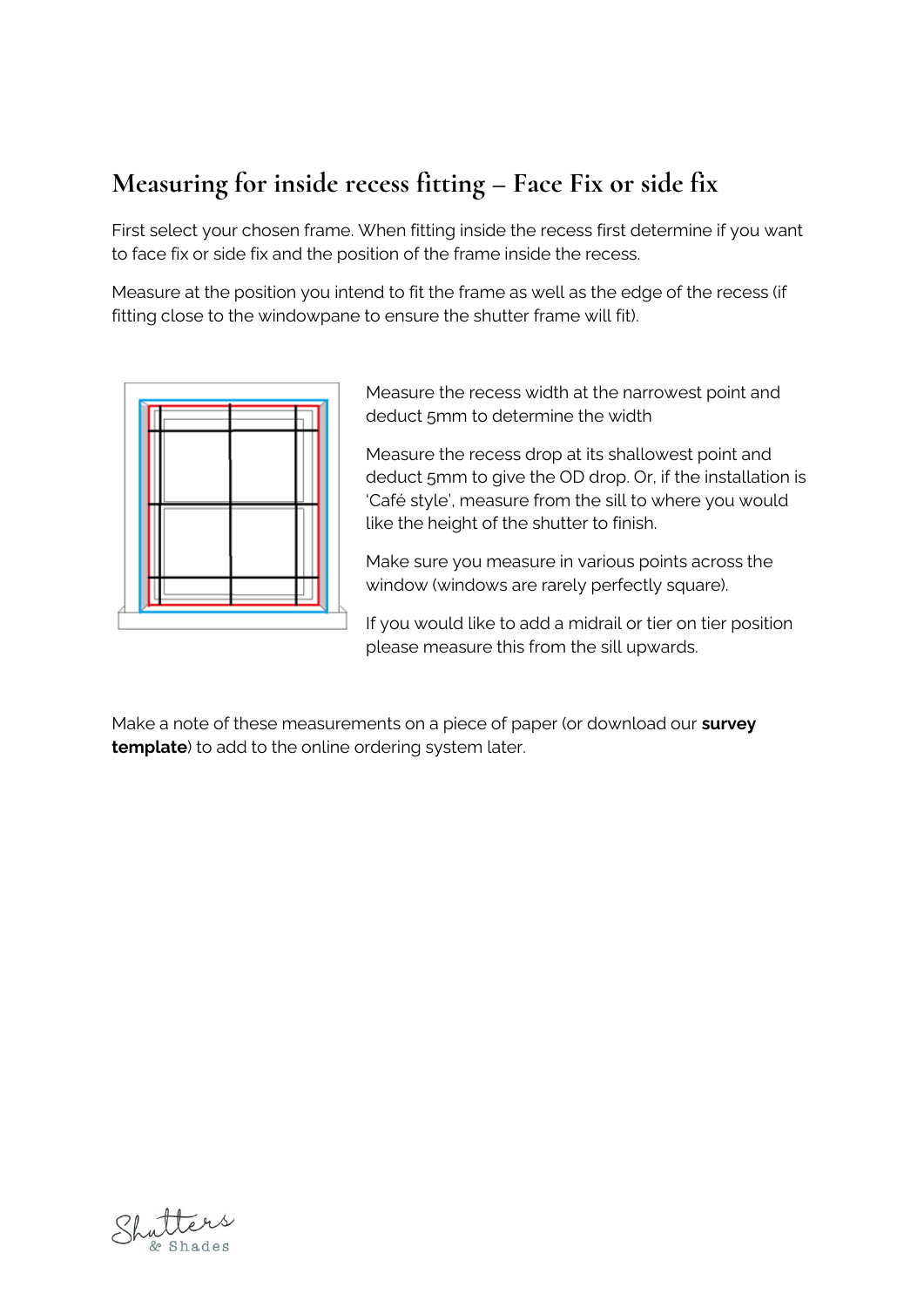# **Measuring for outside Recess Fitting – Face Fixing**

Start by deciding what frame you would like to use and how many sides to your frame you would like.

For Café style we typically suggest a 3-sided frame (left, right and bottom) for Full Height or Tier on Tier a 4-sided frame.

See our frame options to familiarise yourself with the measurements for the backs of these frames. You need space to mount the frame flat.

Please note we require the overall dimensions, including the frame.



## **Sash window**

If you have a sash window – we would recommend an insert L frame positioned between the staff bead and the architrave.

Make sure you have at least 40mm to mount the frame (if you have less than this, get in touch for further advice).

Measure the width and height in multiple locations to the widest position of the frame.

If you would like café style, tier or tier or would

like to add a midrail to your shutters then please provide the measurement from the sill to the sash break in the window.

Add these measurements to a piece of paper (or download our **survey template**) to add to the online portal later.